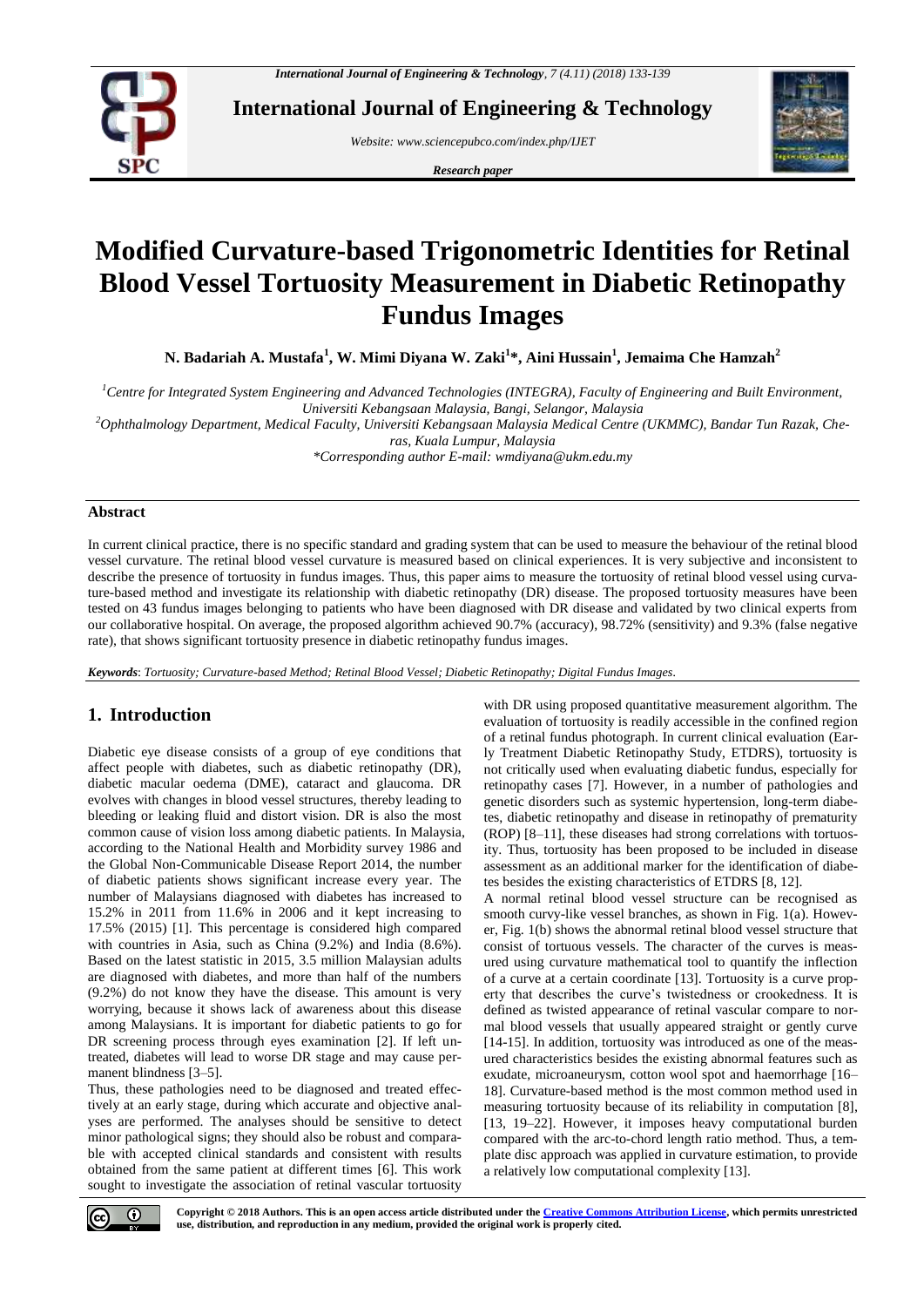

**Fig. 1:** Retinal blood vessel structure: (a) Normal curvy-like vessels structure; (b) Abnormal structure (consist of tortuous vessels).

We proposed the tortuosity measurement method using the modified curvature-based method that applied template disc approach and trigonometric identities to curvature function. This measurement is tested on 43 DR images from DRIVE [23], STARE [24] and HRF [25] databases. The tortuosity value obtained from proposed algorithm is compared with a predefined threshold value in order to identify the DR image in a DR with tortuous vessels or a DR with non-tortuous vessels. Then correlation between retinal blood vessel tortuosity and DR will be identified. This will significantly contribute to the practice of considering tortuosity as one of the important criteria in measuring DR progression. The rest of this paper is organised as follows. Section II describes the methods used and the proposed algorithm to measure the retinal blood vessel tortuosity. Results with detail discussions are provided in Section III together with a comparison between previous and proposed tortuosity measure. Finally, Section IV provides the conclusions of this paper.

## **2. Literature Review**

In current process, DR is diagnosed through patients' fundus images and the presence of DR abnormal features such as exudates, haemorrhage, cotton wool spots and microaneurysms are manually identified by clinical experts [26]. However, this manual process is a tedious work, tiring, time consuming and imposes high workloads to ophthalmologists. The shortage of professional clinical observers and expert ophthalmologists has encouraged the usage of computer-assisted monitoring. In addition, the consequence of manual process is a long waiting time for patients to receive the diagnosis results and it leads to late treatments. Hence, an automated DR grading system is developed by researchers to aid the ophthalmologists in this time consuming screening and grading process [27-28]. An automated DR screening and grading system is needed because the number of diabetic patients is increasing every year, and it has become a major challenge for health care provider to come up with a systematic and time saving system to accurately diagnose DR in diabetic patients. In [28] have proposed a study on the efficiency of classifying disease or no disease conditions, in which a comparison is made between manual and automated grading system and against the reference standard. This study offers more sensitive but less specific system compared with a manual system, and it could reduce the grading workload required. Furthermore, an automated grading system is operated at a lower cost and is similarly effective when compared with a manual grading system [27, 29]. However, the cost effectiveness of an automated grading system is less favourable if the area lacks infrastructure such as in rural areas [29].

Tortuous blood vessels happen when the blood vessels are dilated, thereby causing twisting and turning in their direction. Dilation is caused by radial stretching of the blood vessel, and twisting and turning occur due to longitudinal stretching [30]. Tortuosity may occur in a small region of retinal blood vessel or may also involve the entire retinal vascular network [30]. Tortuosity is linked with DR, as it increases with diabetic progression levels. This finding has been reported by several studies [14, 31–35]. Nevertheless, in other studies, inconsistent findings have been reported on the relationship between tortuosity and DR. A strong association of tortuosity and DR is found in patients with longer diabetes duration and type 2 diabetic patients with No DR [16, 36]. In [36] found a 26% increase of average arteriovenous channels in type 2 diabetes mellitus with no DR subjects. In an Asian population, Cheung et al. concluded that persons with diabetes have less tortuous arteriole than without diabetes; among non-diabetic subjects, those with retinopathy have more tortuous venules than those without retinopathy [10]. Thus, research on the association between retinal vascular tortuosity and DR is still in its infancy. An objective and reliable tortuosity index is needed in order to support early hypotheses.

A precise guideline and standard description of abnormal retinal blood vessel tortuosity has not been formally established. Usually, ophthalmologists will describe and evaluate the blood vessel tortuosity based on their experience. It is done by recognising relative characteristics such as differences of abnormal vessels to normal healthy vessels in terms of vessel's length, width, location and type and number of twists [37]. Therefore, researchers need to develop mathematical formulations of tortuosity (quantitative measurement) to meet the needs of ophthalmologists'. Quantitative measurement of retinal blood vessel tortuosity was first introduced in 1979 by [38]. They presented the idea of tortuosity by measuring the relative length of vessel curve over the length between two end points; this is known as arc-to-chord ratio method. This method was also adapted by other researchers [39–45] because it is the simplest method for measuring retinal blood vessel tortuosity. However, this method only compares vessel elongation without considering the shape of the vessel [4]. Furthermore, using this method, the curve segment (non-tortuous) and sinusoidal segment (tortuous) that have the same arc and chord lengths leads to the same tortuosity value [4, 46].

The limitation found in terms of angle changes due to vessel direction and has driven the formulation of an angle variation method [31, 34, 46–47]. However, it does not consider the shape of the vessel curves, and the vessel segments with no variation in direction will not contribute to tortuosity measure. Other domain-based methods for evaluating blood vessel tortuosity have been introduced by other studies [48–50]. However, these proposed methods are difficult to apply and highly sensitive to noise during vessel extraction to obtain vessel midline [48]. Furthermore, lower accuracy was achieved when compare to arc-to-chord ratio in terms of Spearman correlation [50]. Hence, we proposed a quantitative measurement that makes use of modified curvature-based trigonometric identities. This measurement applied the modified template disk method and trigonometric identities to extended curvature function to measure the vessel curvature. The proposed measures identified the curve vessel as tortuous if the curve value is lower than a predefined threshold value, as described in Section 3.

# **3. Methodology**

This work is conducted due to early hypotheses emphasising that tortuosity of retinal blood vessel in patients with DR is higher than in normal patients and increases with DR severity. Initially, the diagnosed DR's image is assumed to contained tortuous vessels. The measurement of retinal blood vessel tortuosity requires blood vessel segmentation, vessel thinning process, detection and removal of blood vessel crossover and bifurcation nodes. Lastly, the local and global tortuosity measurements are performed. The process began by manually sorting the fundus images of the right and left eyes. Then, the fundus image (RGB image) undergoes the segmentation phase to obtain the retinal blood vessel network, and the unwanted noises (artefacts) and lesions are removed. Retinal blood vessel segmentation is a preliminary step for most vessel analyses procedures, such as measurement of vessel tortuosity, vessel width, vessel length, vessel diameter and others. In the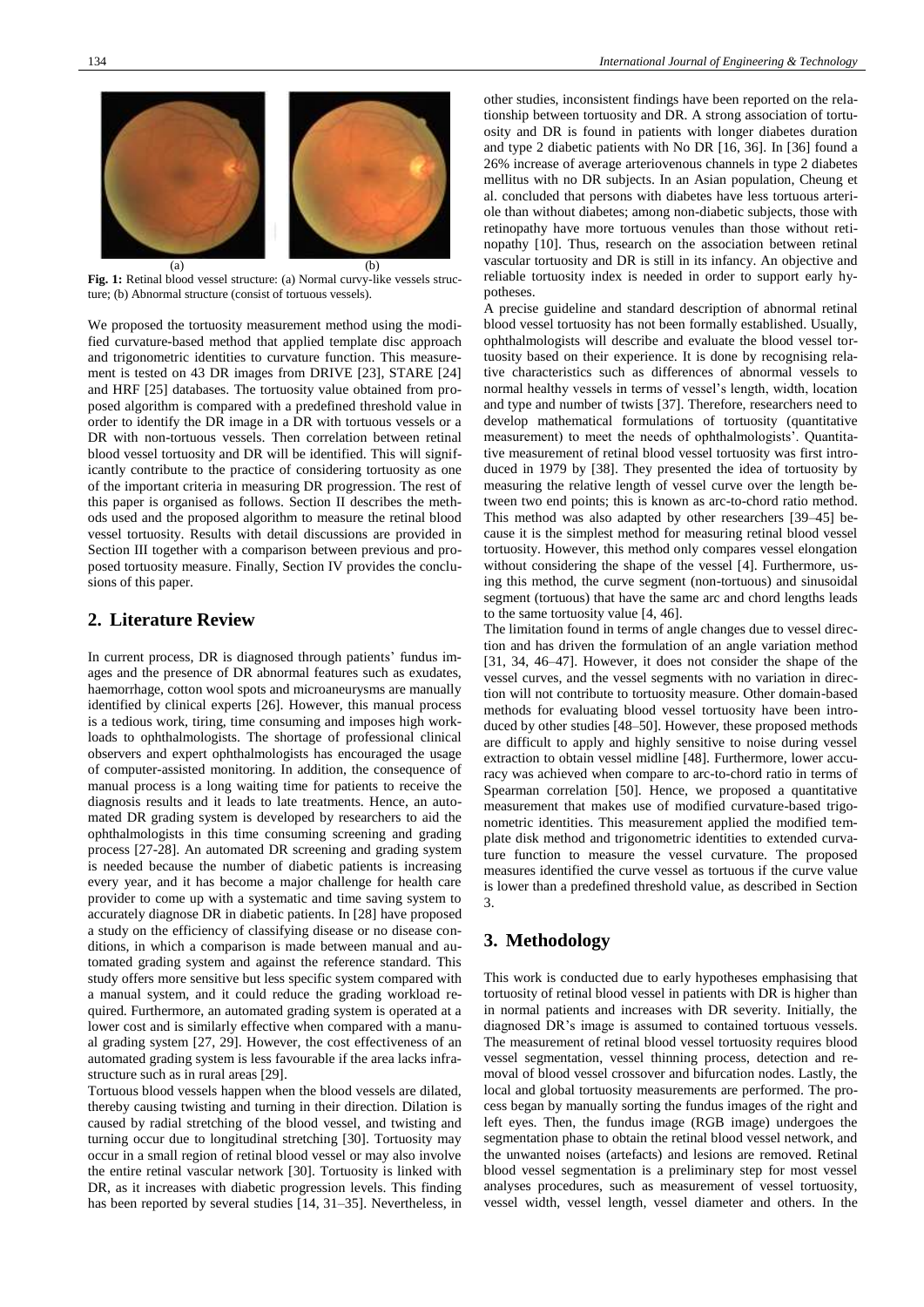retinal blood vessel segmentation process, the blood vessel networks were classified into vessel and non-vessel pixels. Next, the thin branches of retinal blood vessel were removed from the structure, thereby leaving only the main and first branches (thick branches). In current practices, clinical graders evaluate the retinal blood vessel on the thick branches, as it appears more visible to the naked eye compared with thin branches. Thus, the retinal blood vessel tortuosity was measured on the thick branches, so that our findings will be in line with those of clinical graders.

The tortuosity of the blood vessel was measured using the proposed modified curvature-based method that applied the modified template disk approach and trigonometric identities to extended curvature function. Fig. 2 depicts the flow chart of the proposed method, which is discussed in detail in the following subsections.



**Fig. 2:** Flow chart of the proposed method for retinal blood vessel tortuosity measurement

## **3.1. Retinal Blood Vessel Segmentation and Thick Vessels Extraction**

In this subsection, the segmentation process was adapted from previous studies [51-52] with some improvements in the preprocessing stage. Filling algorithm is added to this pre-processing stage in order to fill the vessel's silver and copper wiring and the vessel central reflex on the homogenised image. The filling algorithm applied the morphological operations, namely closing and median filtering operation, to the homogenised image. The implementation of retinal blood vessel segmentation algorithm on the fundus image is described in Fig. 3. The thick vessels were extracted from the segmented image using a morphological operation that involved erosion operation and removal of segments that is less than 100 pixels in length. Fig. 4 illustrates an example of original fundus image, segmented image and extracted thick vessels.



**Fig. 3:** Flow chart of implementation of retinal blood vessel segmentation algorithm on fundus image



**Fig. 4:** Retinal blood vessel segmentation and extraction of thick vessels: (a) Original fundus image; (b) Segmented image; (c) Extracted thick vessels

#### **3.2. Tortuosity Pre-Processing**

This stage consists of several processing steps before blood vessels' tortuosity can be measured. This stage includes blood vessel thinning process, detection of crossover and bifurcation nodes and removal of such nodes from retinal blood vessel segment. Retinal blood vessel thinning process is performed using morphological thinning algorithm, bwmorph, as suggested by [53]. Then, the crossover and bifurcation nodes are identified from the skeletonised blood vessel tree. In order to identify the nodes, it is important to understand the definition of crossover and bifurcation junctions. Crossover is defined as a point of crossing from one side to the other, which causes the vessel to overlap with other vessels. Bifurcation is defined as the division of one vessel branch into two vessel branches. The definition of these junctions is illustrated in Fig. 5.



**Fig. 5:** Illustration of bifurcation and crossover junctions

In the next process, the segmented image that contained only thick vessels went through the thinning process to obtain the skeletonised retinal blood vessel branches. The bifurcation and crossover nodes were then identified from the skeletonised structure shown in Fig. 6(a). The identified nodes were then extracted from the blood vessel structure, thereby leaving only the blood vessel subsegments. The sub-segments are shown in Fig. 6(b). The purpose of segregating the vessel segment into sub-segments was easily measure local tortuosity.



**Fig. 6:** Skeletonised segmented image: (a) Identified bifurcation and crossover nodes; (b) sub-segments on retinal blood vessel structure

#### **3.3. Tortuosity Measurement using Modified Curvature-based Method**

In this work, the proposed retinal blood vessel tortuosity measurement used the combination of local and global measurements adopted from [54, 13]. The local measurement computes the tortuosity value for each sub-segment, and each sub-segment values will be added and averaged to obtain the global tortuosity value. In (1) shows the mathematical expression of global retinal blood vessel measurement, as follows:

$$
=\frac{1}{m}\sum_{i=1}^{m}k_{i}
$$
 (1)

τ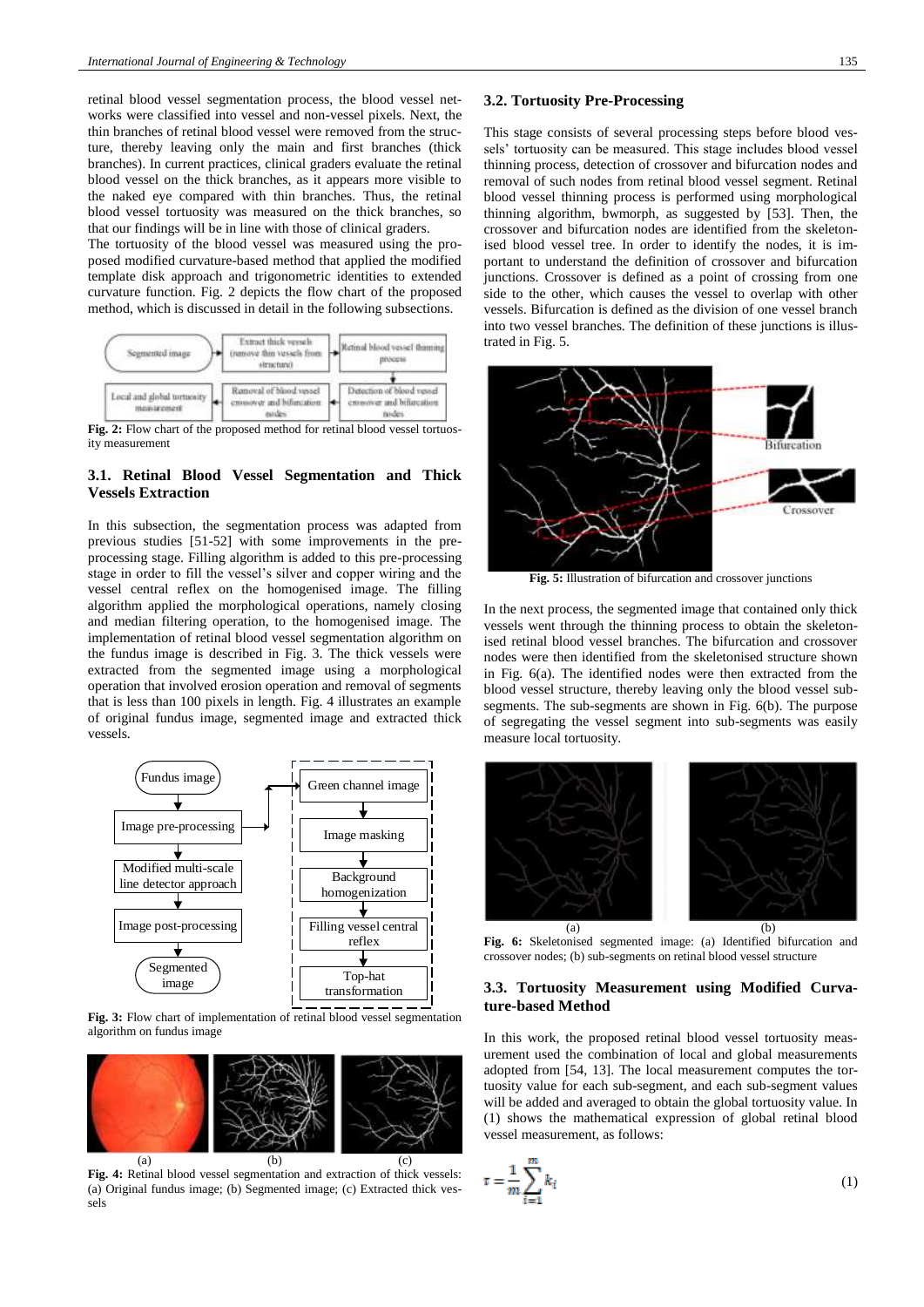where  $k_i$  denotes the local tortuosity measure of i-th sub-segment point or line on the blood vessel structure and m is the total number of sub-segment point or line in the structure. Basically, global measurement can be said as the average value of the blood vessel segments in the fundus image.

In order to locally measure the vessel sub-segments, this work proposed a quantitative measurement used modified curvaturebased trigonometric identities. This measurement applied the modified template disk method and trigonometric identities to extended curvature function to measure the vessel curvature. In (2) presents a planar curve of a continuous case,  $y = f(x)$ , which can be written as follows:

$$
k = \frac{y''}{(1+y'^2)^{\frac{3}{2}}} \tag{2}
$$

The parametric representation of a curve with  $x = x(t)$  and  $y = y(t)$ is shown in (3).

$$
k = \frac{y''(t)x'(t) - x''(t)y'(t)}{(x'(t)^2 + y'(t)^2)^{\frac{3}{2}}}
$$
\n(3)

A template disk with a suitable radius is drawn on the curve and produces overlapping region between them. The overlapping region is represented by a point at zero first derivative as follows:

$$
k = f''(x) \tag{4}
$$

Hence, the curvature function using Taylor series for points in the vicinity of zero [9] is defined as follows:

$$
f(x) = \frac{1}{2}kx^2 + o(x^3)
$$
 (5)

where k denotes the curvature at the origin, and  $o(x^3)$  expresses the higher order term of the series. Applying polar coordinates (r, θ) to planar curve, y = f(x), we acquired the following:

$$
rsin\theta \approx \frac{1}{2}kr^2\cos^2\theta + r^3\cos^3\theta \tag{6}
$$

Then, the coordinate systems in (6) is normalised by the radius of template disk, b, in which  $R = r/b$  and  $K = kb$ . In this case, we assume that the radius of template disk is  $b = 1$  since this value provides the ideal template disk diameter.

$$
R\sin\theta \approx \frac{1}{2}KR^2\cos^2\theta + R^3\cos^3\theta \tag{7}
$$

Next,  $\theta_c$  is derived by setting R = 1 in (7). Thus, we obtained the following:

$$
\sin\theta_c \approx \frac{1}{2} K \cos^2\theta_c + \cos^3\theta_c \tag{8}
$$

$$
\frac{1}{2}K\cos^2\theta_c \approx \sin\theta_c - \cos^3\theta_c \tag{9}
$$

$$
K \approx \frac{2\sin\theta_c}{\cos^2\theta_c} - \frac{2\cos^3\theta_c}{\cos^2\theta_c} \tag{10}
$$

The derived relation between K and  $\theta_c$  is stated in (11).

$$
K \approx \frac{2\sin\theta_c}{\cos^2\theta_c} - 2\cos\theta_c \tag{11}
$$

Applying the trigonometric identity  $\cos^2 \theta_c = 1 - \sin^2 \theta_c$  and K = kb in (11), we finally obtained the curvature function in the form of k

$$
k \approx \frac{2\sin\theta_c}{b(1-\sin^2\theta_c)} - \frac{2\cos\theta_c}{b}
$$
 (12)

The proposed tortuosity measurement ( $k_{tr\text{modified}}$ ) is defined as follows:

$$
k_{tr\_modified} \stackrel{\triangle}{=} \frac{2\sin\theta_c}{1 - \sin^2\theta_c} - 2\cos\theta_c \tag{13}
$$

The proposed method is resilient against noise and variant to translation, rotations and scaling and returned milder results, as shown in Table 1. The advantage of  $k_{tr_m}$  modified is this method does not ignore the highest order of the curvature function  $(R^3 \cos^3\theta)$  as it presents the complete cycle of the curve. The order significantly indicates the curve's shape and direction. Therefore, it is beneficial to implement this method in measuring the tortuosity of retinal blood vessels. As shown in Table 1,  $k_{tr\_modified}$  measurement has been conducted on three synthetic images. The curvature value is decreasing as the curve became curvier or more tortuous.



**3.4. Tortuosity Measurement: Parameter Setting**

As mentioned in previous sub-sections, tortuosity is measured locally using modified curvature-based method and globally by finding the average tortuosity value for the whole sub-segments in the quadrant. In order to classify the DR image in an image with tortuous vessels or with non-tortuous vessels, a threshold value is determined in (14) as follows:

$$
Threshold = \frac{\tau_{\text{maximum}} + \tau_{\text{minimum}}}{2} \tag{14}
$$

where  $\tau_{\text{maximum}}$  is the maximum curve value of DR image, and  $\tau_{\text{minimum}}$  is the minimum curve value of DR image. The DR image is classified as an image with tortuous vessels if the curve value is less than the threshold and classified as an image with nontortuous vessels if the curve value is greater than the threshold. In the following section, the results obtained from the proposed measurement and validations with two clinical expert graders were discussed in order to determine the effectiveness of the algorithm. Based on the findings, we concluded that a relationship was present between retinal blood vessel tortuosity and DR disease.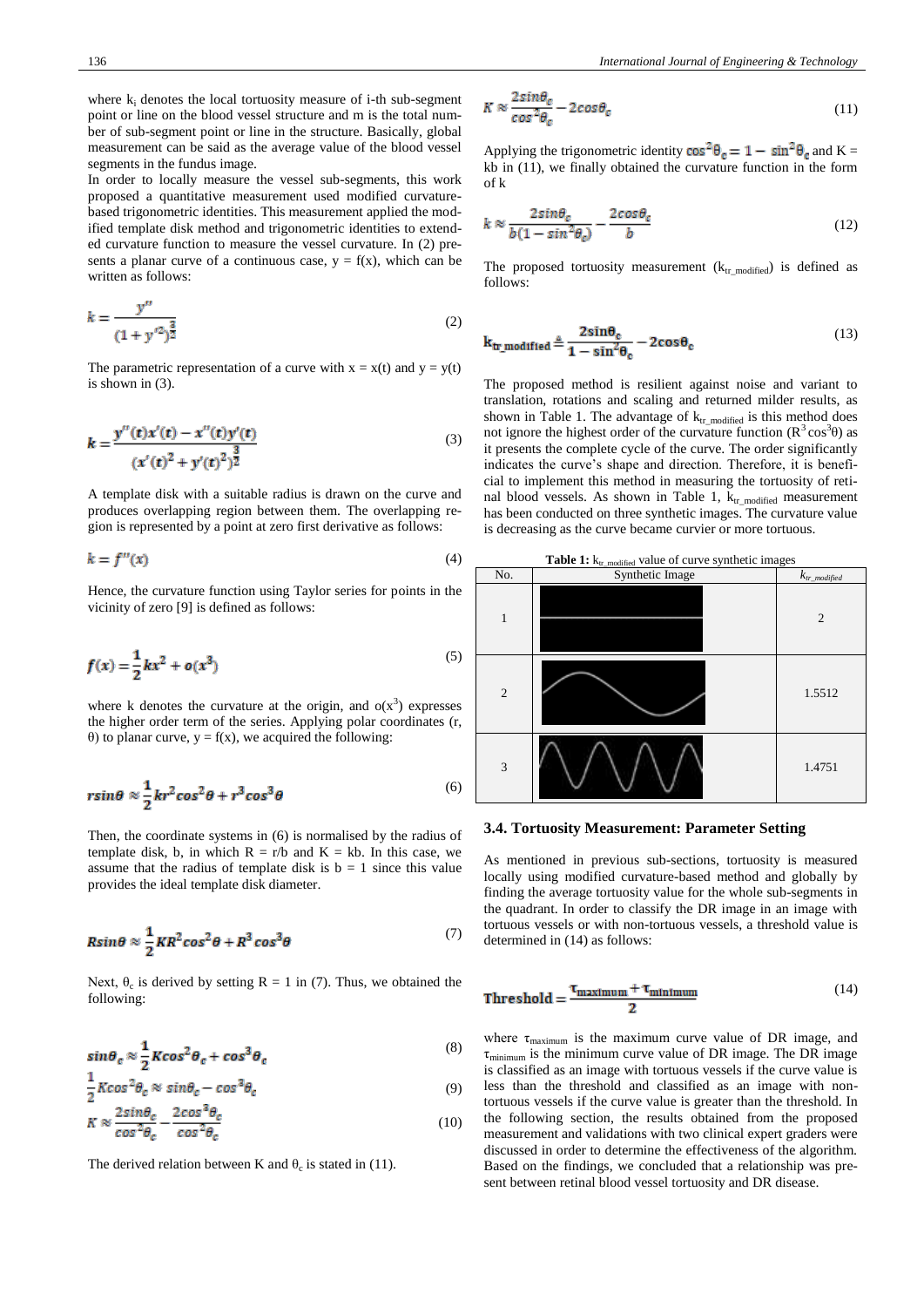## **4. Results and Discussion**

In this work, 43 DR images obtained from DRIVE, STARE and HRF databases were used to evaluate the performance of the proposed tortuosity measurement algorithm. The fundus images were already confirmed to have DR based on the diagnosis provided from the databases. The grading was made upon the appearance of abnormal DR pathological features such as microaneurysms, exudates, haemorrhages and cotton wool spot in the fundus image. Two clinical experts (A and B) were assigned to measure the tortuosity of retinal vessel, because a precise guideline and standard description of abnormal retinal blood vessel tortuosity is not formally established. The retinal vessel tortuosity was observed and evaluated based on the experts' clinical experiences. From the observation, Expert A has classified 39 and 4 images to be DR with tortuous vessels (DRWT) and DR without tortuous vessels (DRWoT), respectively. Meanwhile, Expert B classifies 37 images as DRWT and 6 images as DRWoT. Thus, in overall it can be concluded that both experts have almost similar prediction outcomes for all images in which their outcomes were in agreement. Table 2 contains four  $\tau_{tr\_modified}$  values for the selected DR images. The images were classified into two categories, namely, DRWT and DRWoT.  $\tau_{tr\_modified}$  is determined based on the average curve value of main and first branches. From Table 2, average curve value, which is less than the threshold value was categorised as DRWT and vice versa. The threshold value was determined in (14). Segmented image numbers 2 and 4 still consisted of unwanted noise (exudates and laser marks) that were difficult to remove by segmentation process. These noises were classified as false negative (FN) components.

| Original Image | <b>Table 2:</b> $\tau_{tr\_modified}$ value for selected DR images<br>Skeletonized Image (Main and First Branches) $\tau_{tr\_model}$ | $\tau_{tr\_modified}$ Value | <b>Identification Results</b> |
|----------------|---------------------------------------------------------------------------------------------------------------------------------------|-----------------------------|-------------------------------|
|                |                                                                                                                                       | 1.4876                      | DR with Tortuosity (DRWT)     |
|                |                                                                                                                                       | 1.4831                      | DR with Tortuosity (DRWT)     |
|                |                                                                                                                                       | 1.4917                      | DR without Tortuosity (DRWoT) |
|                |                                                                                                                                       | 1.5778                      | DR without Tortuosity (DRWoT) |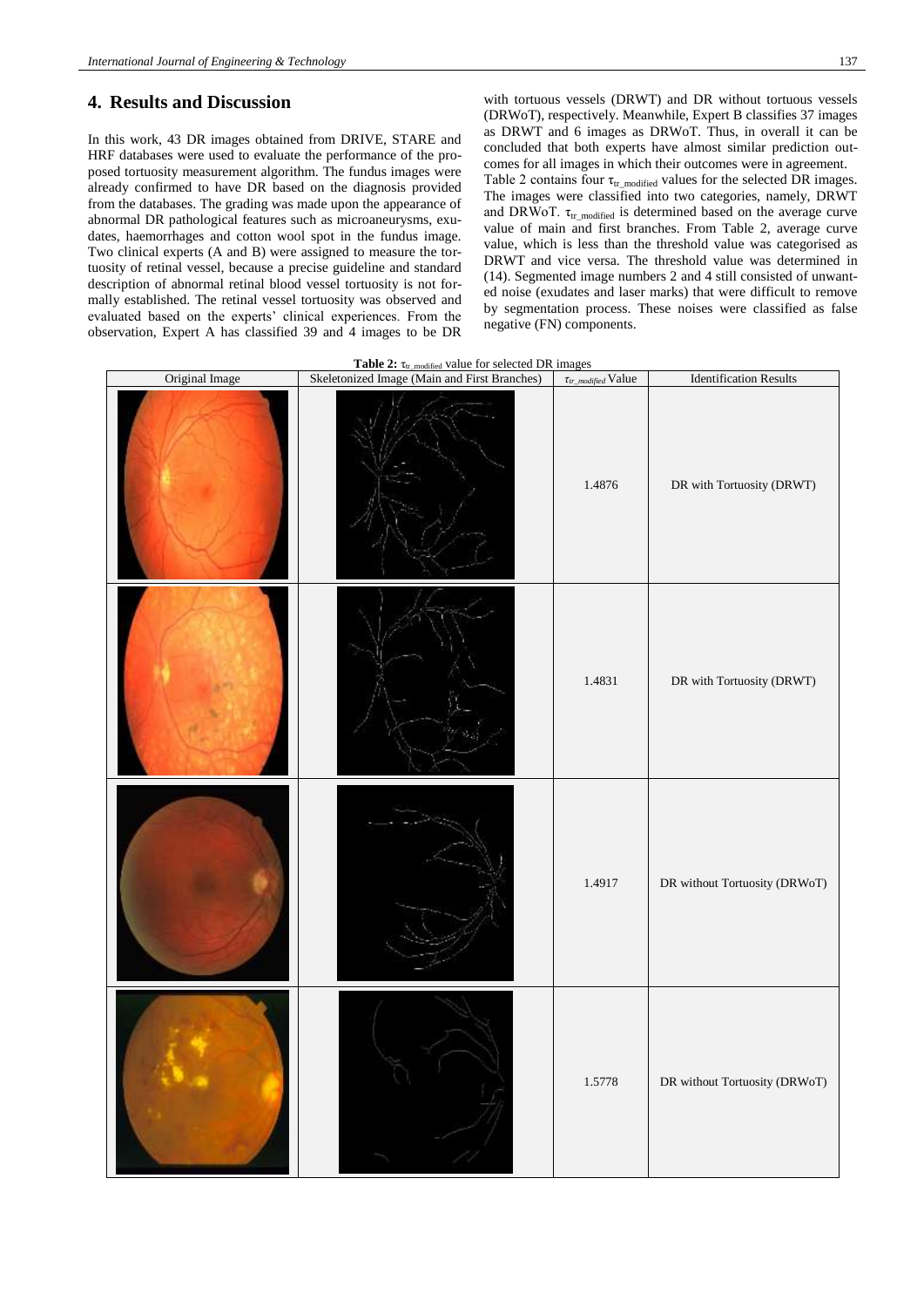The performance of proposed algorithm in measuring the blood vessels tortuosity of DR images was evaluated by its application to 43 DR images. The goal of the evaluation was to determine the positive cases of DR that consisted of tortuous vessels. Two ophthalmologists (clinical experts) on two different occasions were asked to give their observation on existence of tortuosity in the DR fundus images. The tortuosity was evaluated by assigning 'T' and 'N' to the positive (tortuous) and the negative (non-tortuous) cases respectively. Then, the proposed algorithm was used to measure tortuosity of retinal blood vessel in the fundus image. The outcomes obtained from the proposed algorithm were compared with the evaluation made by two clinical experts. Fig. 7 shows the performance measures of  $\tau_{tr\_modified}$  on 43 DR images. In medical diagnosis, sensitivity and specificity are useful for evaluating a clinical test, whereas positive and negative predictive values (PPV and NPV) are useful in disease screening or preclinical tools. PPV and NPV are dependent on the prevalence of the disease in a population of interest; in this paper, we focus on DR population. The predictive value provides an answer to clinicians who evaluate the chances of diabetic patient to develop DR disease, even if the test result is positive. Meanwhile, the percentage of accuracy represents the evaluation of the accuracy of a proposed algorithm quality.

The overall performance of the proposed algorithm can be seen from the percentage of accuracy. The proposed algorithm achieved 90.7% accuracy (Acc) based on the validation of two clinical experts. Higher sensitivity (Sen) values (98.72% on average) and lower specificity (Spe) values (29.17% on average) showed that there are few false negative (FN) results and thus, fewer cases of disease missed. Higher PPV value (91.46% on average) shows that the proposed algorithm provided a high probability of subjects with a positive screening test to develop the disease. Meanwhile, NPV percentage (75% on average) projected a good probability of identifying subjects without disease from a negative screening test. The low false negative rate, FNR (9.3%) demonstrated the low disagreement between proposed algorithm outcomes and clinical experts' judgement. The performance measures outcome indicated the significant agreement among experts and proposed algorithm outcomes,  $\tau_{tr_m}$  modified (see Fig. 7). It also showed a strong correlation, which manifested the capability of the proposed algorithm to determine the positive cases of tortuosity in DR fundus images.



Fig. 7: Performance measurement of  $\tau_{tr\_modified}$  based on validation outcomes from two clinical experts

## **5. Conclusion**

A quantitative approach that used the modified curvature-based method and trigonometric identities was proposed to measure the tortuosity of retinal blood vessel in DR fundus images. The proposed algorithm applied the modified template disk and trigonometry identities to extended curvature function. The algorithm was applied to the selected blood vessels comprising the main and first branches of blood vessels, which are also known as thick vessels.

The results obtained from proposed algorithm were then validated by two clinical experts to determine the correlation between blood vessels tortuosity and DR disease. Excellent matching between algorithm outcomes and additional low FNR (as judged by the experts) showed the significant correlation between tortuosity of retinal blood vessel and DR disease. This finding proved that the tortuosity measurement using proposed algorithm has the bright potential to be used during disease assessment, especially as an additional marker when identifying DR among diabetic patients.

#### **Acknowledgement**

This project is supported by the Ministry of Education (MOE) grant under FRGS/1/2015/TK04/UKM/01/3 and Universiti Kebangsaan Malaysia under DIP-2015-012. Special thanks to the Ophthalmology Department, University Kebangsaan Malaysia Medical Centre (UKMMC) for providing the facilities and experts.

#### **References**

- [1] Sulaiman L. H. Beban penyakit diabetes: Kos hanya untuk rawatan mencecah [http://www.utusan.com.my/gaya-hidup/kesihatan/beban-penyakit](http://www.utusan.com.my/gaya-hidup/kesihatan/beban-penyakit-diabetes-1.208881)[diabetes-1.208881.](http://www.utusan.com.my/gaya-hidup/kesihatan/beban-penyakit-diabetes-1.208881)
- [2] Bernama. Pesakit kencing manis berdepan risiko buta. 2015, http://www.sinarharian.com.my/nasional/pesakit-kencing-manisberdepan-risiko-buta-1.438659.
- [3] Kauppi T., Kalesnykiene V., Kamarainen J.-K., L. Lensu, Sorri I., Ranien A., Voutilainen R., Pietila J., Kalviainen H. and Uusitalo H. The DIARETDB1 diabetic retinopathy database and evaluation protocol. Proceedings of the British Machine Vision Conference 2007, pp. 1–10.
- [4] W. Mimi Diyana W. Zaki, M. Asyraf Zulkifley, Aini Hussain, W. Haslina W. A. Halim, N. Badariah. A. Mustafa and Lim Sin Ting. Diabetic retinopathy assessment: Towards an automated system. Biomedical Signal Processing and Control 2016, 24, pp. 72–82.
- [5] Mustafa Nur Badariah Ahmad, Wan Mimi Diyana Wan Zaki and Aini Hussain. A review on the diabetic retinopathy assessment based on retinal vascular tortuosity. Proceedings of the IEEE 11th International Colloquium on Signal Processing and Its Applications 2015, pp. 127–130.
- [6] Grisan E., Foracchia M. and Ruggeri A. A novel method for the automatic grading of retinal vessel tortuosity. IEEE Transactions on Medical Imaging 2008, 27(3), 310–319.
- Hirsch I. B., Brownlee M. Beyond hemoglobin A1c need for additional markers of risk for diabetic microvascular complications. Journal of the American Medical Association 2010, 303(22), 2291– 2292.
- [8] Sasongko M. B., Wong T. Y., Nguyen T. T., Shaw J. E., Jenkins A. J. and Wang J. J. Novel versus traditional risk markers for diabetic retinopathy. Diabetologia 2012, 55(3), 666–670.
- [9] Kalitzeos A. A., Lip G. Y. H. and Heitmar R. Retinal vessel tortuosity measures and their applications. Experimental Eye Research 2013, 106, 40–46.
- [10] Cheung C. Y., Lamoureux E., Ikram M.K., Sasongko M.B., Ding J., Zheng Y., Mitchell P., Wang J.J. and Wong T.Y. Retinal vascular geometry in Asian persons with diabetes and retinopathy. Journal of Diabetes Science and Technology 2012, 6(3), 595–605.
- [11] Mapayi T., Tapamo J.-R., Viriri S. and Adio A. Automatic retinal vessel detection and tortuosity measurement. Image Analysis and Stereology 2016, 35(2), 117–135.
- [12] Early Treatment Diabetic Retinopathy Study Research Group and others. Grading diabetic retinopathy from stereoscopic color fundus photographs - an extension of the modified Airlie House classification: ETDRS report number 10. Ophthalmology 1991, 98(5), 786– 806.
- [13] Aghamohamadian-Sharbaf M., Pourreza H. R. and Banaee T. A novel curvature-based algorithm for automatic grading of retinal blood vessel tortuosity. IEEE Journal of Biomedical and Health Informatics 2016, 20(2), 586–595.
- [14] Dougherty G., Johnson M. J. and Wiers M. D. Measurement of retinal vascular tortuosity and its application to retinal pathologies. Medical and Biology Engineering and Computing 2010, 48(1), 87-.